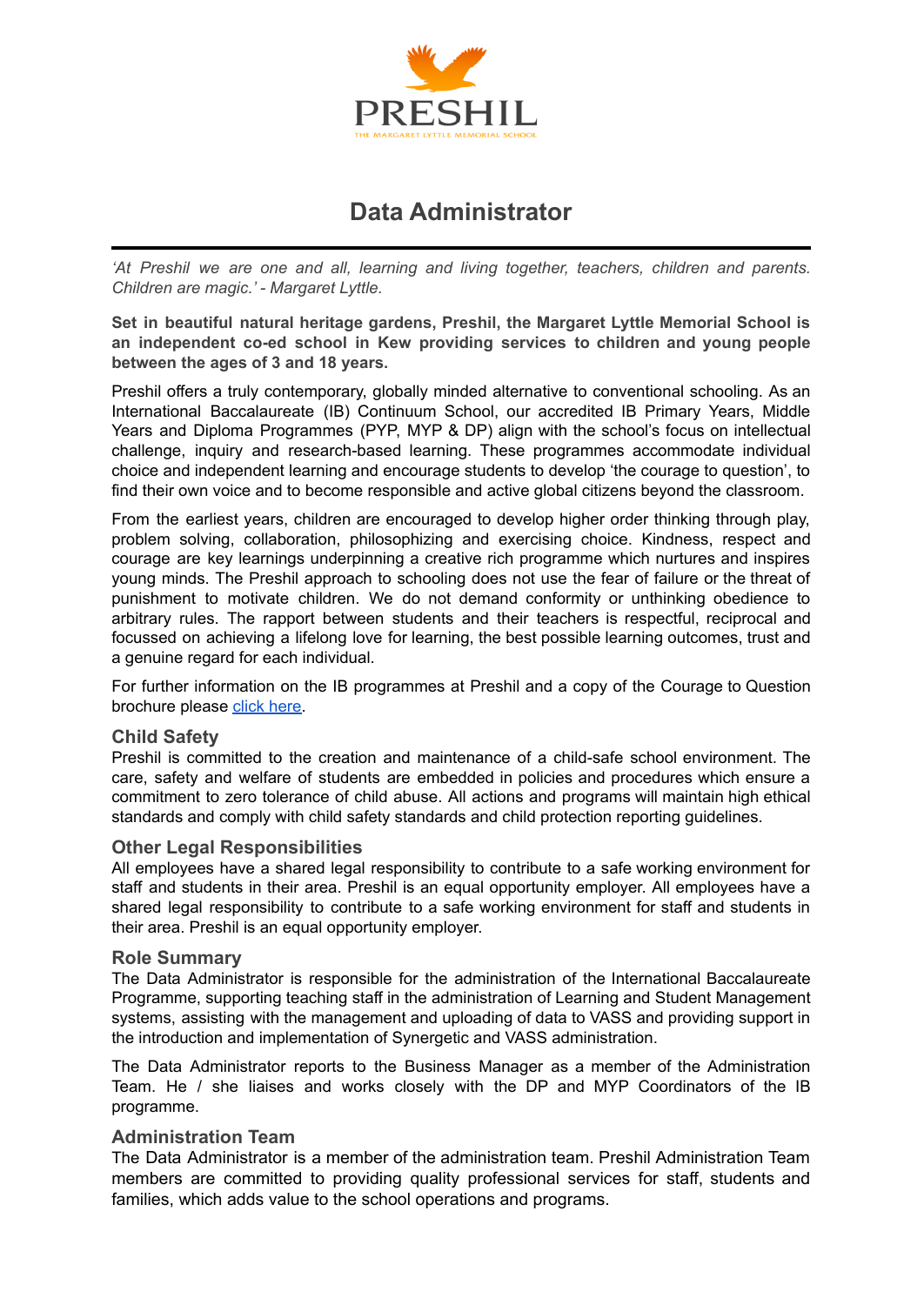## 2022 Data Administrator

This will be achieved through:

- providing quality client service
- pastorally caring for students as appropriate
- supporting teachers' work
- working efficiently and harmoniously
- participating in and supporting teamwork
- being flexible and open to learning new ways
- embracing the use of technology fully

Critical to our success will be an approach that:

- embodies the values and standards of the school
- adopts a personal approach to client service
- demonstrates efficiency, accuracy and competency in everything we do
- is proactive
- seeks continuous improvement through opportunities for training (at least 3-5 hours per year)

# **Key Responsibility Areas (KRAs)**

The Data Administrator works in administration with responsibility for

- supporting the administration of the International Baccalaureate Diploma Programme (DP), including the submission of external assessments and inclusive access
- supporting the teaching staff by completing administrative tasks through Learning Management Systems and Student Management Systems (Manage Bac and Compass)
- supporting onboarding of new staff including accessing timetables, student data, learning management systems etc
- supporting onboarding of new families to the relevant data platforms
- scheduling parent teacher and student led conferences
- overseeing the administration, organisation, scheduling, supervision and smooth running of all Year 10 – 12 examinations and all other external assessments, including NAPLAN, the GAT and VASS administration
- completing bookings, registrations and organisation for staff professional learning
- liaising with staff, students and parents to deal with relevant queries

The Data Administrator is responsible for timetabling by

- managing timetables, and changes to these, across kindergarten, primary and secondary
- developing timetables and schedules for specific events as directed by Heads of Campus
- rolling over semester timetables and making student subject changes as required

The Data Administrator is responsible for efficient and effective data management by

- ensuring the integrity of academic data
- entering data for external assessments
- extracting all relevant data from the school student and learning management systems as requested by the Heads of Campus, Business Manager or Principal
- reporting student data to Government Agencies within required timeframes